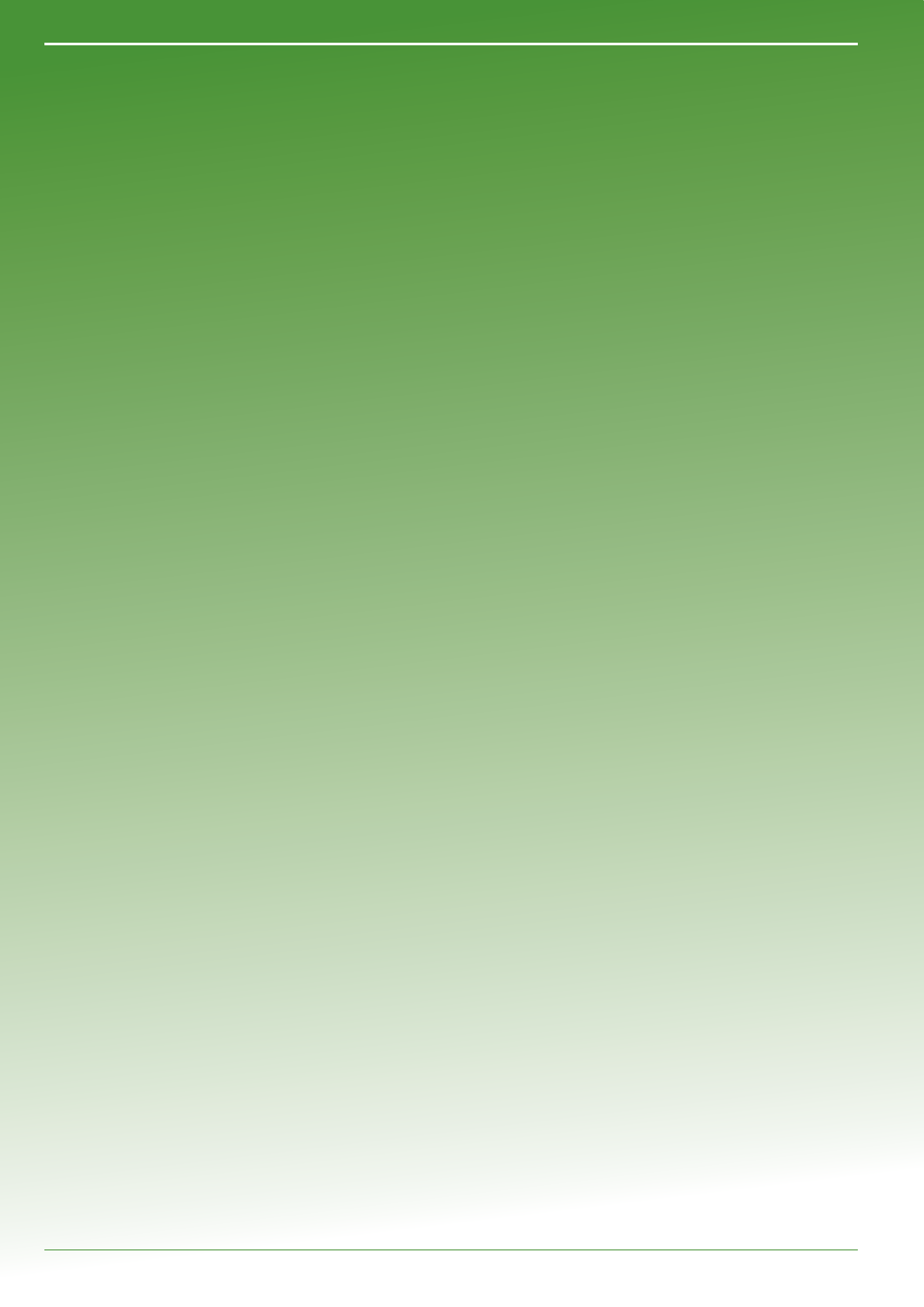# **Table of Contents**

| <b>Foreword</b>                            | 4  |
|--------------------------------------------|----|
| Glossary                                   | 5  |
| <b>Introduction</b>                        | 6  |
| The Continuum of Teacher Education         | 8  |
| <b>Guiding Principles</b>                  | 10 |
| <b>Initial Teacher Education</b>           | 11 |
| <b>Induction</b>                           | 16 |
| <b>Continuing Professional Development</b> | 19 |
| <b>Conclusion</b>                          | 22 |
|                                            |    |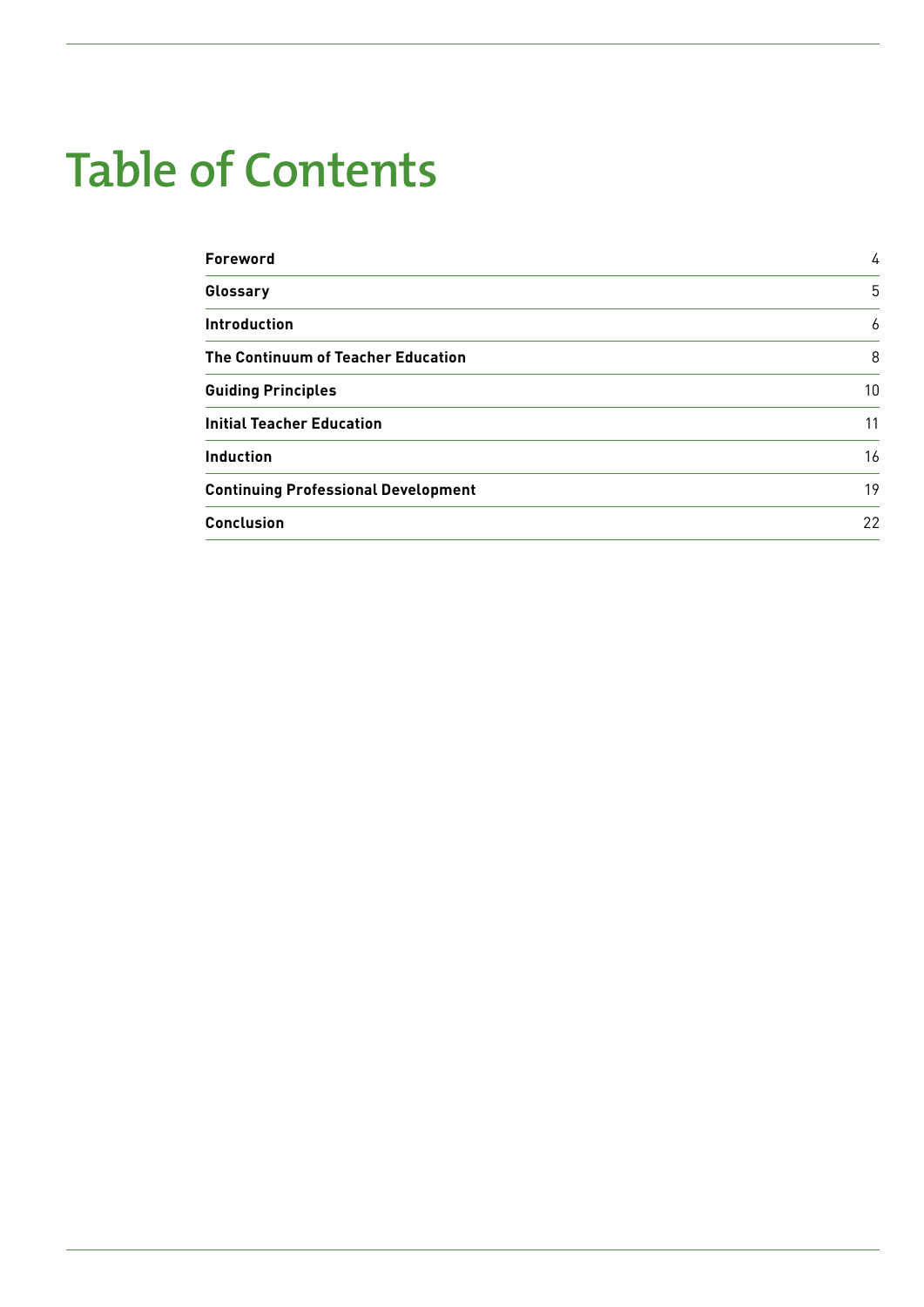## **Foreword**

In 2007, the Council began the process of drafting its Policy on the Continuum of Teacher Education covering initial teacher education, induction and early and continuing professional development. To inform the development of the policy, the Council commissioned two pieces of research. Firstly, a position paper entitled *A Review Paper on Thinking and Policies Relating to Teacher Education in Ireland* was prepared by Dr John Coolahan, Professor Emeritus, NUI Maynooth. This was followed by a detailed study entitled *Learning to Teach: A Nine Country Cross National Study*, undertaken by a team of researchers from University College Cork, led by Dr Paul Conway.

In parallel with the research outlined above, the Council embarked on a comprehensive consultation process. On 4 February 2008, the Council convened a meeting of the partners in education to initiate a national debate on the continuum of teacher education. At that meeting, a wide-ranging discussion took place and all feedback was noted by the Council and informed its deliberations. In the months which ensued, the Council developed the outline of its policy paper. In October 2008, as part of a second phase of consultation, a series of 11 sectoral meetings was convened by the Council at which the outline document was discussed by the partners in education.

In June 2009, the Council established a sub-group of its Education Committee to further develop the policy. That working group met on 16 occasions over the months from July 2009 to November 2010 where it debated and drafted a number of iterations, culminating in the draft policy which was published in December 2010. The publication of the draft policy marked the beginning of the third phase of consultation. There was a high level of engagement with that process and more than 200 submissions were received from individuals and organisations. Each submission was read and considered and the policy was finalised and adopted by the Council at its meeting on 13 June 2011.

The publication of this document is a significant development as it provides the framework for the reconceptualisation of teacher education across the continuum. Thanks are due to the following: Professor John Coolahan and Dr Paul Conway and his colleagues, whose research informed the Council's deliberations; those individuals and groups who engaged with the Council's consultation process, thereby influencing the direction of teacher education in Ireland in the years ahead; the Teaching Council members and, in particular, its Education Committee and the Policy Working Group, for their careful attention to detail and commitment to the task at all times; Gerry Malone, Susie Hall and Noel Buckley, who chaired the Education Committee and Policy Working Group at various stages of the process, and whose leadership was key to bringing this document to fruition; Carmel Kearns, the Council's Education Officer, who acted as secretary throughout the process.

Le gach dea mhéin,

g.<br>ine *Lawlor* 

**Áine Lawlor** CEO/Director

Cronis

**Lily Cronin** Chairperson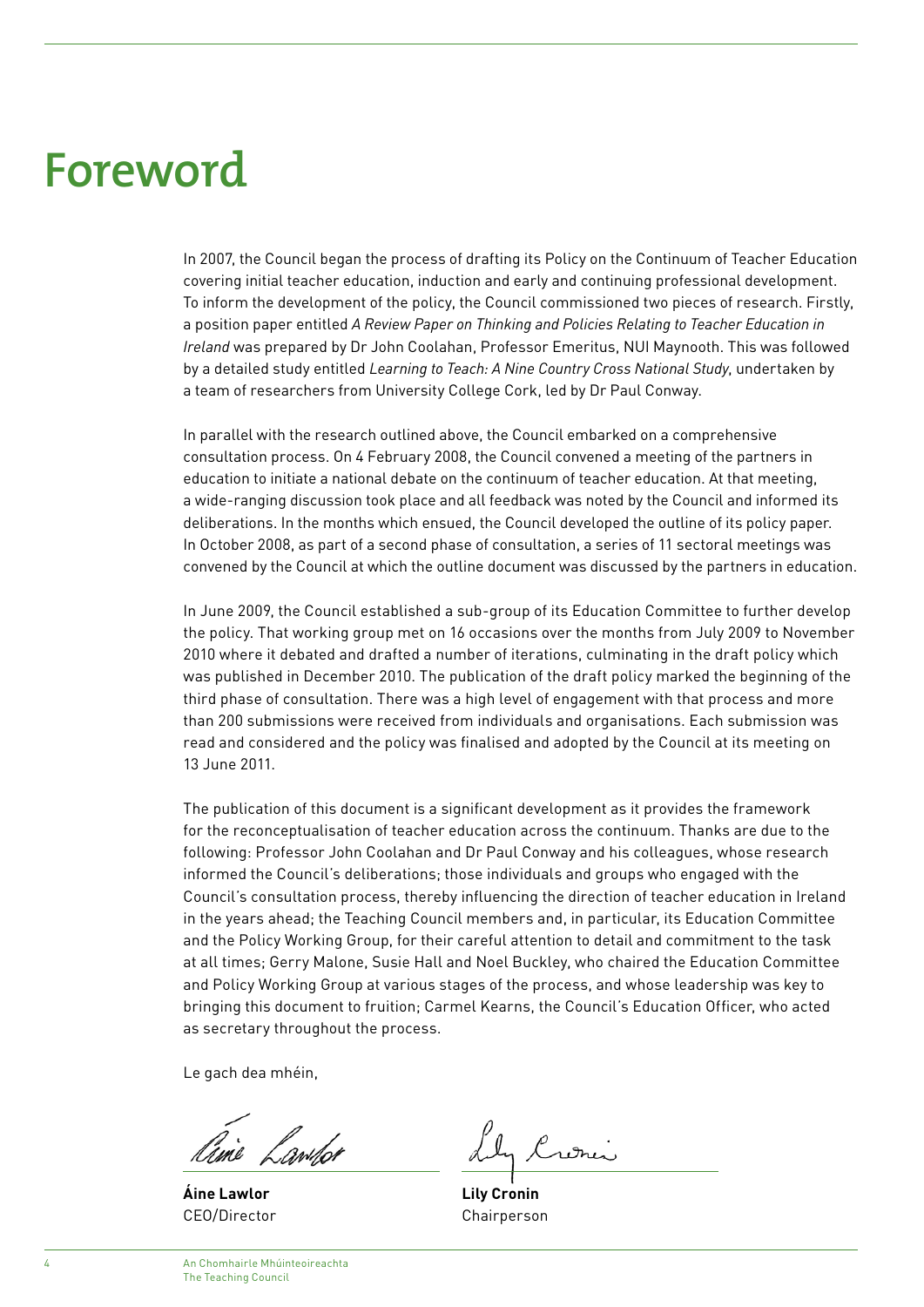# **Glossary**

**Competences:** Competences are statements of the attributes, skills and knowledge that teachers as professionals should possess and exemplify. The achievement of competence is a developmental process that continues throughout a teacher's career. 'Competencies' is the term used in some countries (e.g. New Zealand) and by some researchers. The term 'competences' is used in this paper.

**Continuum of teacher education:** This describes the formal and informal educational and developmental activities in which teachers engage, as life-long learners, during their teaching career. It encompasses initial teacher education, induction, early and continuing professional development and, indeed, late career support.

**Foundation studies:** As a multi-disciplinary field of study, education is informed by several areas of learning that have their origins in other relevant disciplines. Applied to education, 'foundation studies' typically includes the following: history of education; psychology of education; sociology of education; philosophy of education.

**HEI:** The term HEI or Higher Education Institution is used in this document to denote those colleges, universities and other third level bodies providing one or more programmes of teacher education.

**Out-of-field teachers:** Teachers teaching a subject in respect of which their qualifications do not meet the subject-specific criteria set down by the Teaching Council for registration purposes.

**Professional portfolio:** The term professional portfolio refers to an instrument used by the student teacher to document his or her work, to support the process of reflection on his or her practice and on the subject content, and to identify areas in which he/she may need support or guidance. The portfolio also facilitates students to become more conscious of the theories and assumptions that guide their practice, and provides a basis for collaborative dialogue about teaching.

**Professional studies:** Professional studies incorporate studies in the pedagogy of the subjects of the relevant curriculum or syllabus (i.e., in the case of the primary sector, the entire range of subjects which is included in the Primary School Curriculum and, in the case of post-primary, the post-primary syllabus subjects in which the student teacher is specialising). Professional studies should be directed towards the appropriate age group.

**School placement:** The term school placement refers to that part of the programme which takes place in school settings and which is designed to give the student teacher an opportunity to apply educational theory in a variety of teaching situations and school contexts. It affords the student teacher opportunities to participate in school life in a way that is structured and supported. The Council is aware that the term "teaching practice" is the more widely used term in the Irish teacher education context. However, it considers the term "school placement" more accurately reflects the nature of the experience as one encompassing a range of teaching and non-teaching activities.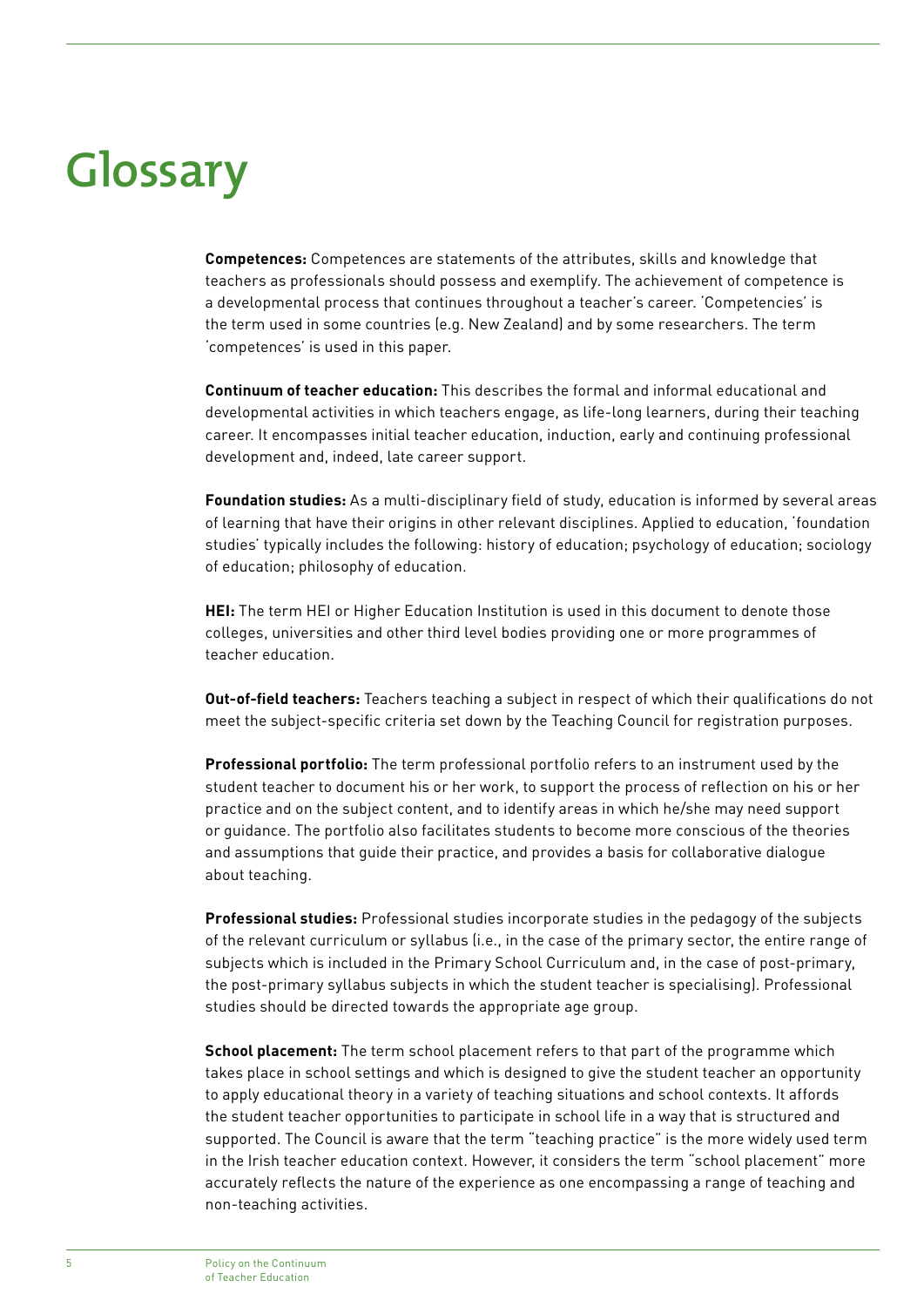## **Introduction**

This policy has been developed in line with the Teaching Council's role as the regulatory body that sets teaching standards and establishes best practice at all stages on the continuum of teacher education.

Ireland has been fortunate in the quality of its teachers and this is due in no small measure to the supportive role of the State in teacher education. The Council regards education as a public good and therefore wishes to reiterate that it is the primary responsibility and direct role of the State, in co-operation with the Council, to support high quality teacher education. In order to fulfil this responsibility, the State should guarantee, through its Higher Education Institutions (HEIs), an adequate supply of highly qualified teachers, as has been the tradition for many decades. In this context, the State and the profession share a responsibility for the continuing professional development of teachers. The State should consider the negative impact of the casualisation of the profession where many teachers remain in part-time or short-term employment for extended periods. The State also needs to recognise that the quality of teaching is compromised by the deployment of out-of-field teachers.

The Council believes that the time is now right for a fresh and thorough look at teacher education to ensure that tomorrow's teachers are competent to meet the challenges that they face and are life-long learners, continually adapting over the course of their careers to enable them to support their students' learning.

This paper is underpinned by an extensive programme of research and consultation and it sets out the Council's policy on the continuum of teacher education including initial teacher education, induction, early and continuing professional development. The policy, and a suite of ancillary documents which helped inform it, are available for download from the Council's website, www.teachingcouncil.ie

In setting out its policy, the Council is cognisant of the value of education in society, of the unique role which teachers play within the education system in providing for the holistic development of students, and of the complex and intricate nature of teaching as it is elaborated in the *Code of Professional Conduct for Teachers*. The Council reiterates the critical objectives of promoting quality teaching and learning, as well as the centrality of the core values and professional commitments of the teaching profession as set out in the *Code*.

The Council is also mindful of the evolving and dynamic context for teaching whereby new understandings and insights have emerged in a range of areas including pedagogy, curriculum, assessment, human learning, early childhood education and teacher education. In parallel, teachers have found themselves facing a range of new challenges and opportunities in the classroom in recent years. The inclusion of children with disabilities and/or special educational needs into mainstream schools, the increase in the numbers of students from different ethnic and cultural backgrounds, the changes in an increasingly diverse society, changing family structures and the emergence of new societal and economic problems are contributing to the complexity of teaching in 21st century Ireland. This complexity is intensified by the fact that teaching in the primary, post-primary and further education sectors takes place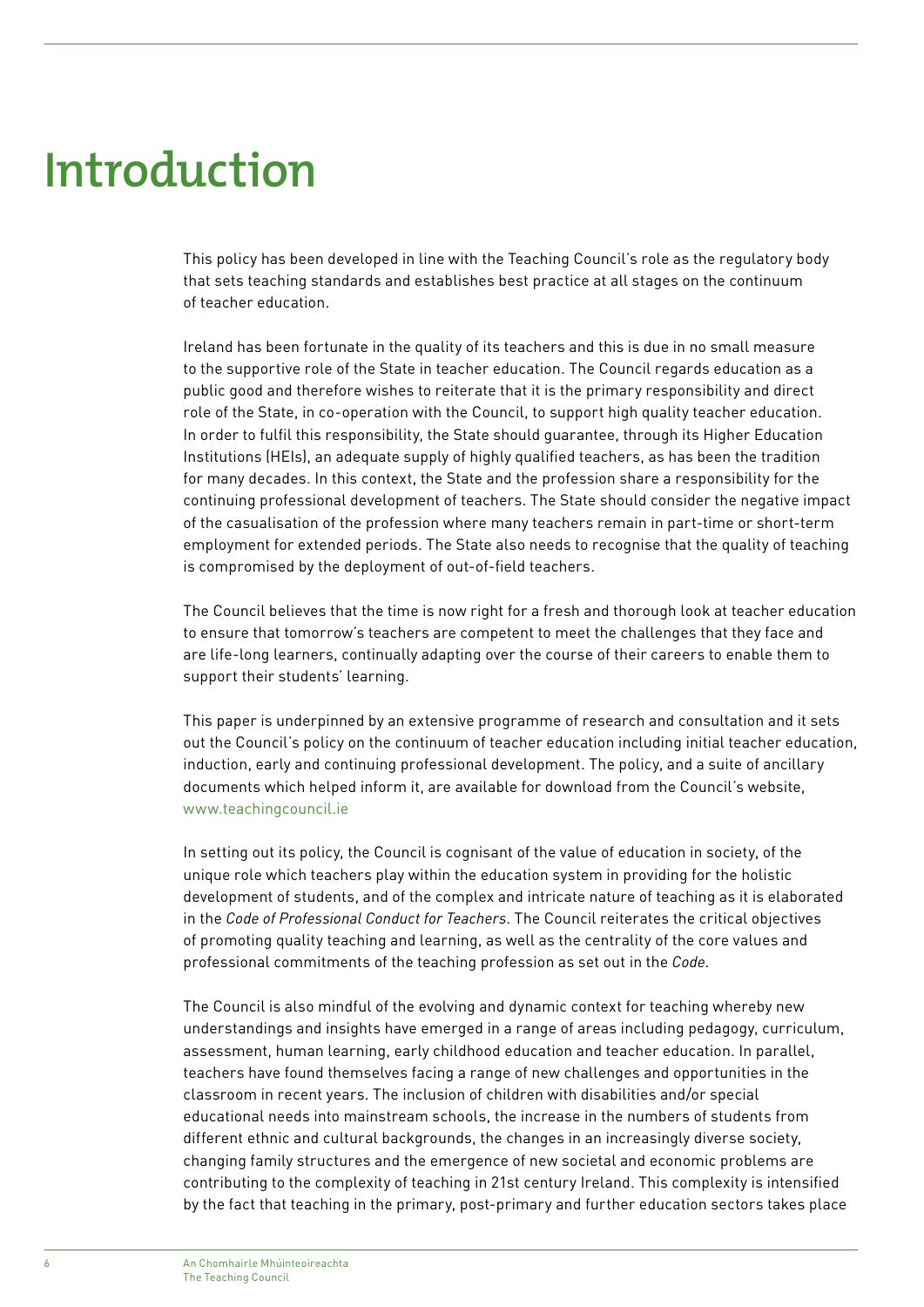in a multiplicity of contexts, thereby resulting in a diverse range of needs within and across the different sectors.

The pace of change in the education system since the 1990s, including significant changes to, and reform of curriculum, pedagogy and assessment at both primary and post-primary levels, together with the pace of legislative change in the education sector, is having a significant impact on teaching. The introduction of Aistear<sup>1</sup>, a new framework for early childhood education, brings into focus the work of teachers in the junior classes of primary school. The Government's *20-Year Strategy for the Irish Language (Straitéis 20 Bliain don Ghaeilge 2010-2030)* highlights the challenges and requirements that arise in preparing teachers to teach Irish throughout their careers. Its *Draft National Plan to Improve Literacy and Numeracy in Schools* highlights the challenges which arise in relation to literacy and numeracy and the developments that are needed to enhance the skills of teachers in teaching literacy and numeracy. The emergence of new technologies and social media play a central role in the way young people communicate and learn and this is having an impact across all education provision. Regard for social inclusion, the early identification of children with learning difficulties, multiculturalism, partnership with parents and ICT are increasingly significant issues. There is a heightened expectation in relation to the role of teachers and a major cultural shift whereby teaching now requires a much greater degree of interaction with students, colleagues, parents and co-professionals.

In summary, the emergence of new knowledge, understandings and insights into curriculum, pedagogy, assessment and teacher learning, together with the accelerating pace of societal, legislative and educational reform and the increasingly complex role of teachers, provide an important context for this policy.

<sup>1</sup> *Aistear: the Early Childhood Curriculum Framework* was developed by the National Council for Curriculum and Assessment (NCCA) in partnership with the early childhood sector. It was published in October 2009.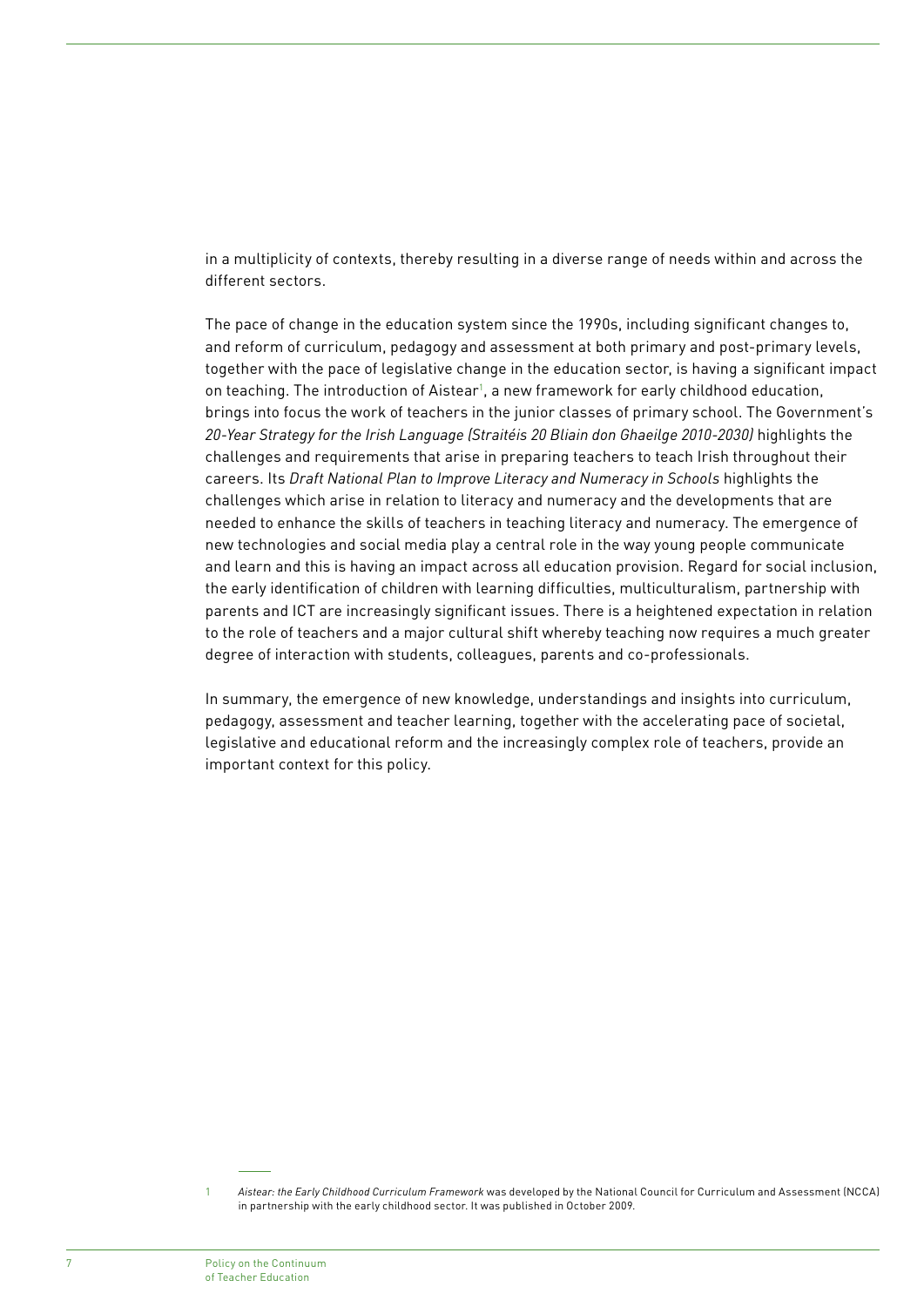## **The Continuum of Teacher Education**

The continuum of teacher education describes the formal and informal educational and developmental activities in which teachers engage, as life-long learners, during their teaching career. It encompasses initial teacher education, induction, early and continuing professional development and, indeed, late career support, with each stage merging seamlessly into the next and interconnecting in a dynamic way with each of the others.

The continuum of teacher education has traditionally been referred to internationally as the "three 'I's" of initial teacher education, induction and in-career development. The Council is adopting another set of "three 'I's", namely, **innovation**, **integration** and **improvement** which should underpin all stages of the continuum.

### **Innovation**

The Council believes that innovation is essential at all stages of the continuum if teacher education is to be effective in meeting the changing needs identified in the introduction. The Council sees the concept of innovation as encompassing those processes whereby fresh thinking is applied to teacher education with the aim of renewing and improving it. Initial teacher education must be reconceptualised so that it is fit-for-purpose in preparing 21st century teachers and interfaces appropriately with the induction stage. Innovative, multi-faceted programmes of induction must be developed and made available to all teachers to ensure a seamless transition from being a student on a programme of initial teacher education to being a practising teacher in the classroom. Equally, at early and continuing professional development stages, new models of provision need to be developed to assist teachers to develop and broaden the professional knowledge, skill and competences appropriate to their teaching.

### **Integration**

The theme of integration is threaded throughout this document. For many years in Ireland, there has been a recognition of teacher education as a continuum and this is evidenced in the *Report on the National Education Convention* (1993) the Government White Paper, *Charting Our Education Future* (1995) and the OECD Report, *Teachers Matter: Attracting, Developing and Retaining Effective Teachers* (2005). Further details are available in the Council's background report, *Teacher Education in Ireland and Internationally*, which accompanies this document.

This view of teacher education as a continuum was reflected in the mid 1990s in the establishment of the In-Career Development Unit (ICDU), now the Teacher Education Section (TES), by the Department of Education and Skills. The rationale for the administrative change from the ICDU to the TES was to ensure cohesion in teacher education policy and practice across all phases of the teaching career.

Despite research, reports and restructuring of sections within the Department of Education and Skills, the problem of fragmentation of teacher education has remained significant in Ireland with insufficient linkages being made between the stages of the continuum. Furthermore,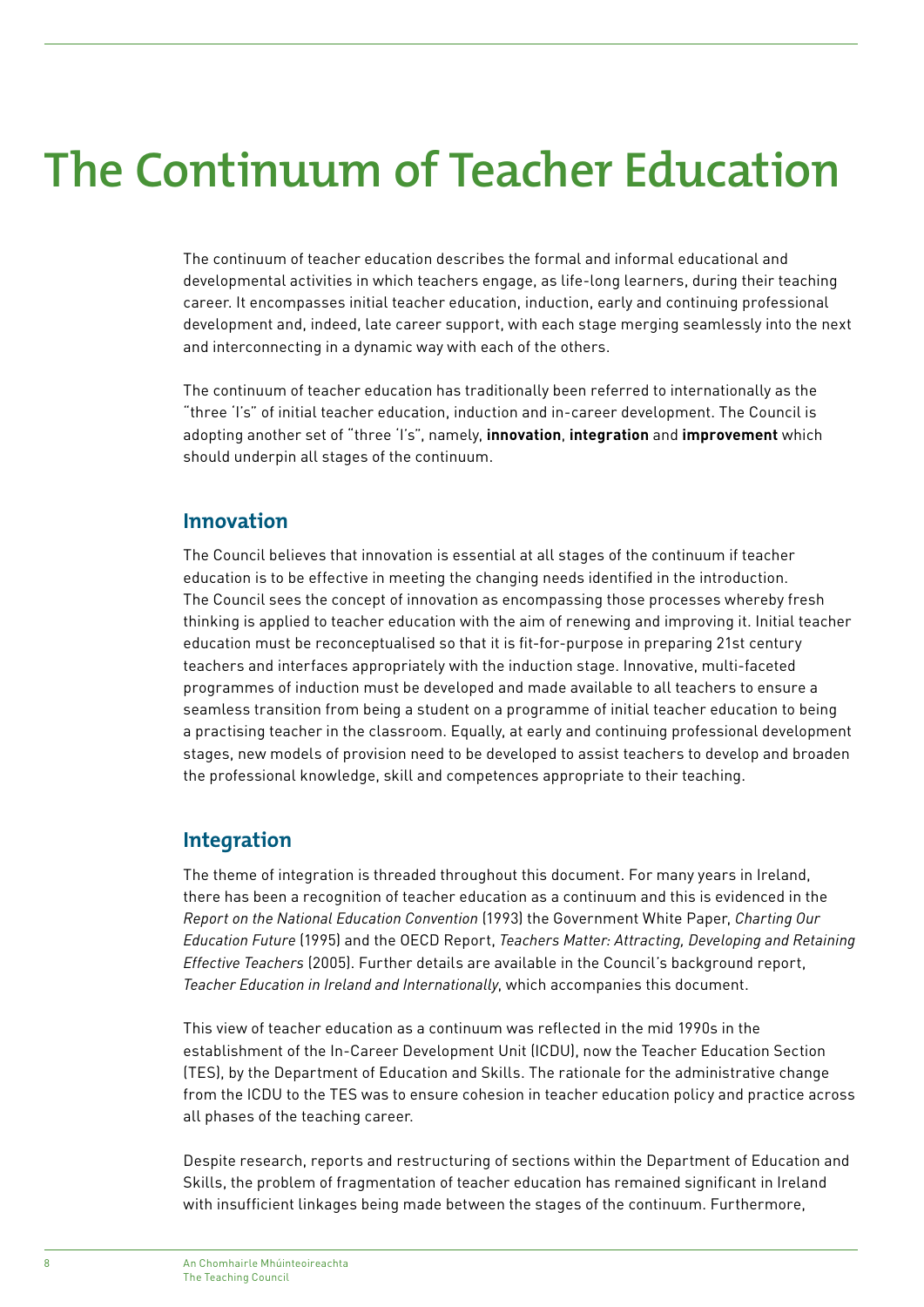there is an overreliance on initial teacher education in a context where, until very recently, a formal induction programme has not been in place for the majority of newly qualified teachers (NQTs). It has long been recognised that there is a need to bring greater coherence to provision at all stages of the continuum and the Council believes that this issue must be addressed as a matter of priority.

### **Improvement**

The Council recognises that there is much excellent work being done by providers at the initial teacher education stage. However, it has identified many opportunities for improvement in key areas, e.g., many current programmes are overloaded and are based on somewhat outdated models of provision where there is much emphasis on contact hours and assessment. This leaves insufficient time and space for the meaningful initiation of the development of teachers as reflective, enquiry-oriented, life-long learners. This development is essential to prepare teachers to continually self-evaluate, collaborate and adapt throughout their careers to reflect the changing realities of the classrooms in which they will teach.

The Council welcomes the recent introduction of the National Induction Programme for Teachers, which is accessible to all newly qualified teachers, but it believes that this is just a starting point, and there remains considerable scope for growth and improvement.

Equally, while the Council acknowledges the range of continuing professional development programmes available for teachers, it believes that there is a need for much improvement in this area to ensure the long-term capacity-building that is now needed in the system.

The Council is conscious of the need for strategies which will enable coherence and cohesion throughout the continuum and ensure the achievement of appropriate standards.

The Council is also mindful of the Government's *20-Year Strategy for the Irish Language (Straitéis 20 Bliain don Ghaeilge 2010-2030)* which sets out areas for Government action under various headings including education. In line with that strategy, the Council recognises the need for high standards of Irish among both primary and post-primary teachers in regard to teaching Irish as a subject, using it as a means of communication and as a medium of instruction. The Council expects that this need can be factored in at each phase of the continuum. It is confident that existing reserves of expertise and capacity may be harnessed effectively by teacher education providers and other agencies to meet the challenges and requirements that arise in this context.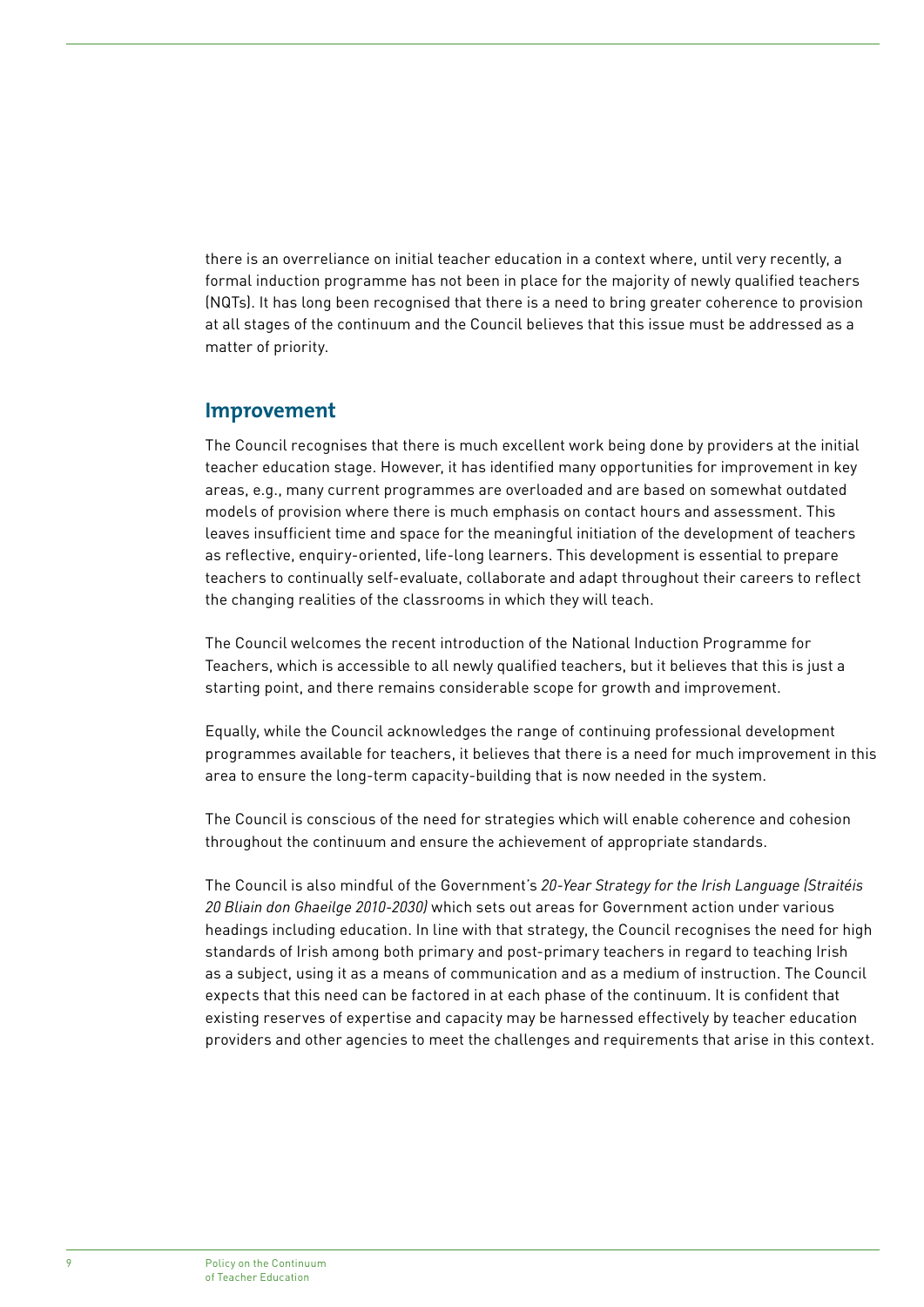# **Guiding Principles**

The Teaching Council's policy is that teacher education should be based on the three pillars of innovation, integration and improvement and underpinned by a number of key principles. It should:

- be directed towards the learner, who is at the centre of all educational endeavour;
- be informed by the core values and professional commitments which are central to teaching, as set out in the Teaching Council's *Code of Professional Conduct for Teachers*
- be informed by the best available research and evidence;
- recognise teachers as life-long learners and teacher education as a continuum;
- develop those competences which facilitate quality learning, cater for educational priorities and are central to teachers' professional practice and personal growth;
- promote a love of learning and a sense of wonder and enquiry;
- foster reflective, critical and research-based learning:
- be based on a broad understanding of the practice of teaching as one involving complex relationships and requiring different types of professional knowledge<sup>1</sup>, attitudes and dispositions;
- be supported by appropriate structures designed to achieve coherence across all stages of the continuum;
- be designed and provided using a partnership model involving teachers, schools and teacher educators;
- be adequately resourced to meet teacher, school and system needs;
- recognise that teachers, as professionals and as public servants, are accountable for the quality of the service that they provide;
- be subject to periodic review and ongoing evaluation of needs and priorities.

<sup>1</sup> Knowledge – for practice, knowledge – in practice and knowledge – of practice, as explicated in Cochran-Smith, M., & Lytle, S. L. (1999). *'Relationships of knowledge and practice: teacher learning in communities', Review of Research in Education*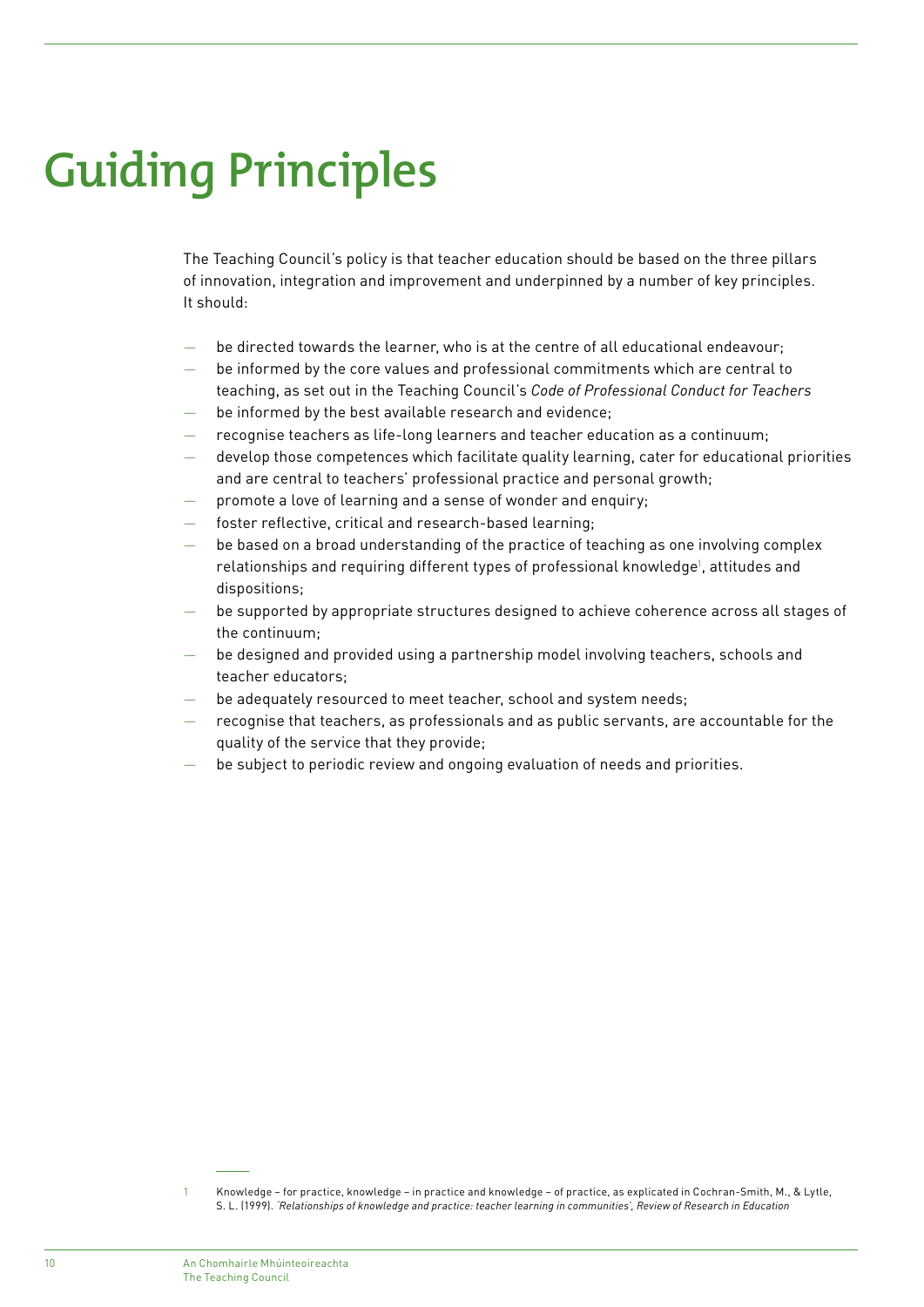## **Initial Teacher Education**

Initial Teacher Education (ITE) refers to the foundation stage of learning to be a teacher when student teachers are engaged in a recognised teacher education programme provided by a Higher Education Institution. Further information on the provision of initial teacher education in Ireland and internationally is available in the Council's background document, *Teacher Education in Ireland and Internationally*.

### **Policy on Initial Teacher Education**

The Teaching Council's policy on initial teacher education is generic in nature, insofar as possible, and applies to concurrent and consecutive programmes for primary and post-primary teaching, including the further education sector. It will be revised from time to time having regard to the ongoing reviews by the Council of programmes of initial teacher education.

The Council's policy is based on the generic principles of good teacher education which are outlined on page 10, bearing in mind its drive for innovation, integration and improvement. In addition, the following principles, which are specific to initial teacher education, are significant.

#### *Initial Teacher Education, Teacher Formation and the Continuum*

- The initial teacher education stage of the continuum of teacher education is the foundation of the teacher's career and must be built upon through induction, early and continuing professional development using a spiral approach, i.e., involving an iterative revisiting of topics, subjects or themes throughout the career, building, extending and deepening understanding.
- Initial teacher education should develop knowledge-of practice, knowledge-for practice and also student teachers' capacity and skill for reflecting critically on their own practice and that of others, referred to in the literature as knowledge-in practice. The goal is to become in a real sense, though as yet in an initial sense, one's own best critic. In advancing this goal, the benefits for professional learning when student teachers evaluate each other's work in teams should be emphasised.
- Initial teacher education should be mindful of, and challenge as appropriate, the attitudes and beliefs about teaching and learning which student teachers carry with them and which inform and guide their professional practice.
- Initial teacher education should involve the compilation of professional development portfolios by student teachers, a practice to be maintained by them throughout the life-long learning process.
- Learning by student teachers should include their own learning of the curriculum subjects/ syllabi they will teach, in terms of content, purpose and pedagogy. It should also include the insights, dispositions and pedagogical capabilities that enable them, with growing degrees of fluency and confidence, to draw others into the learning of such subjects in imaginative and age-appropriate ways.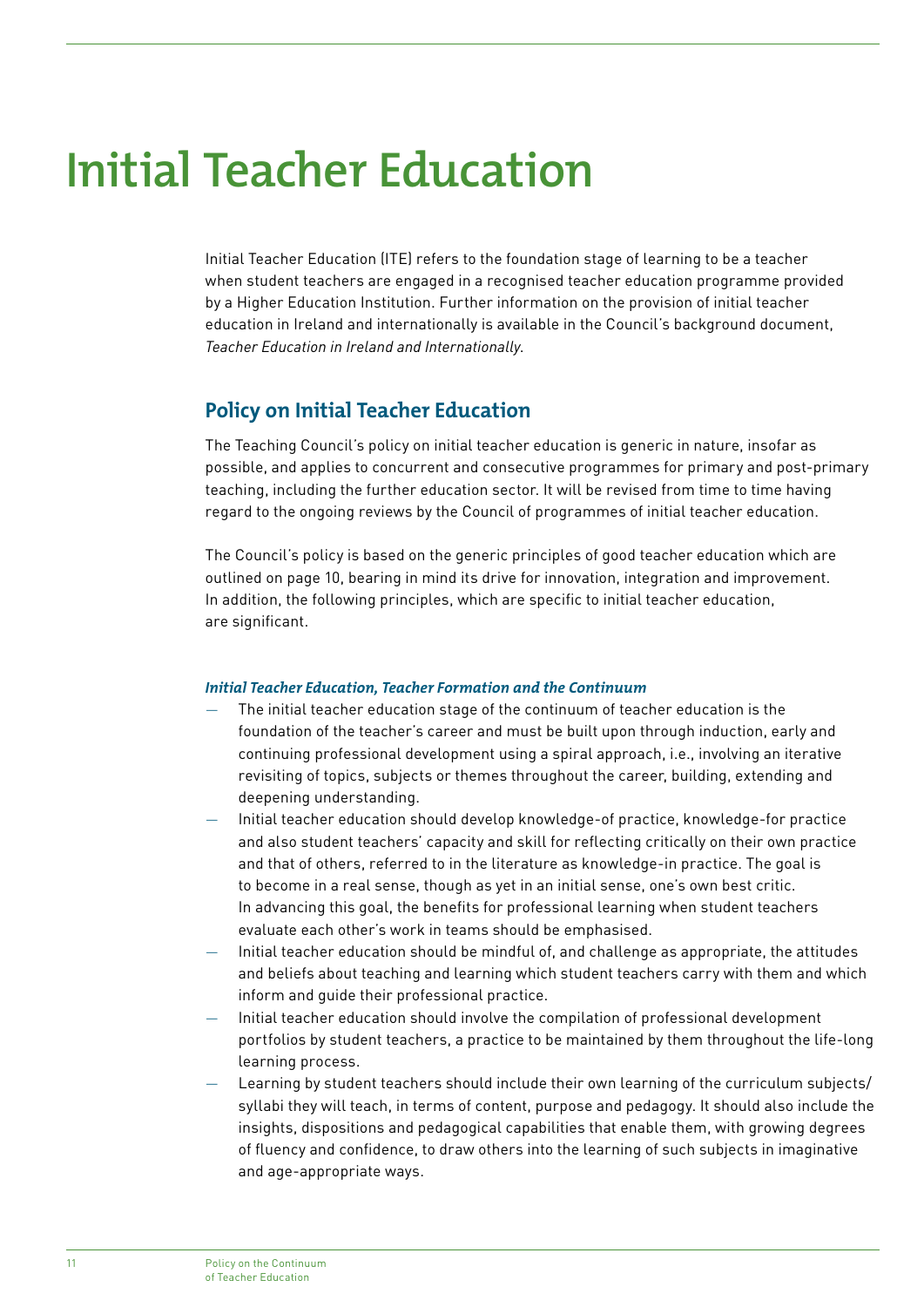- Programmes of initial teacher education should prepare student teachers for core areas such as school and classroom planning, assessment, evaluation, classroom management and differentiated teaching to meet the needs of the individual learner.
- They should prepare student teachers for entry to their professional role in the context of a collaborative, dynamic school environment, helping them to engage with colleagues, co-professionals and parents and understand their respective roles.
- They should equip newly qualified teachers with a set of competences to facilitate quality learning and cater for current educational priorities such as literacy and numeracy, ICT and inclusion.

#### *Entry to Initial Teacher Education*

— Selection procedures for initial teacher education should assess, in so far as possible, the broad range of factors which may impact on the applicant's suitability for entry to the profession. In that context, there should be a review of entry requirements and selection procedures to include consideration of: the use of aptitude tests and structured interviews; the significance of previous relevant experience; subject quotas; the standard of academic achievement required. Having regard to the latter in particular, the Council considers that the entry level requirement in respect of Mathematics at primary level should be raised. Such a review would also explore ways of facilitating entry to the profession by underrepresented groups and alternative ways of assessing competence in numeracy, literacy and Gaeilge, as appropriate, prior to entry. It should also review the current practice of using quotas for Gaeltacht applications at primary level.

#### *Programmes*

— The foundation studies, professional studies and the school placement should be carefully planned in the light of changing understandings of the nature of learning and the theory-practice relationship, so that there is an appropriate balance between them and their inter-relationship is made explicit.

The foundation studies should:

- provide research-informed insights into student teachers' understanding of the practices of teaching, learning and assessment;
- illuminate key dimensions of the professional context in which the thinking and actions of teachers are carried out;
- provide the basis for a strong professional ethic in teaching;
- provide the basis for reflective practice.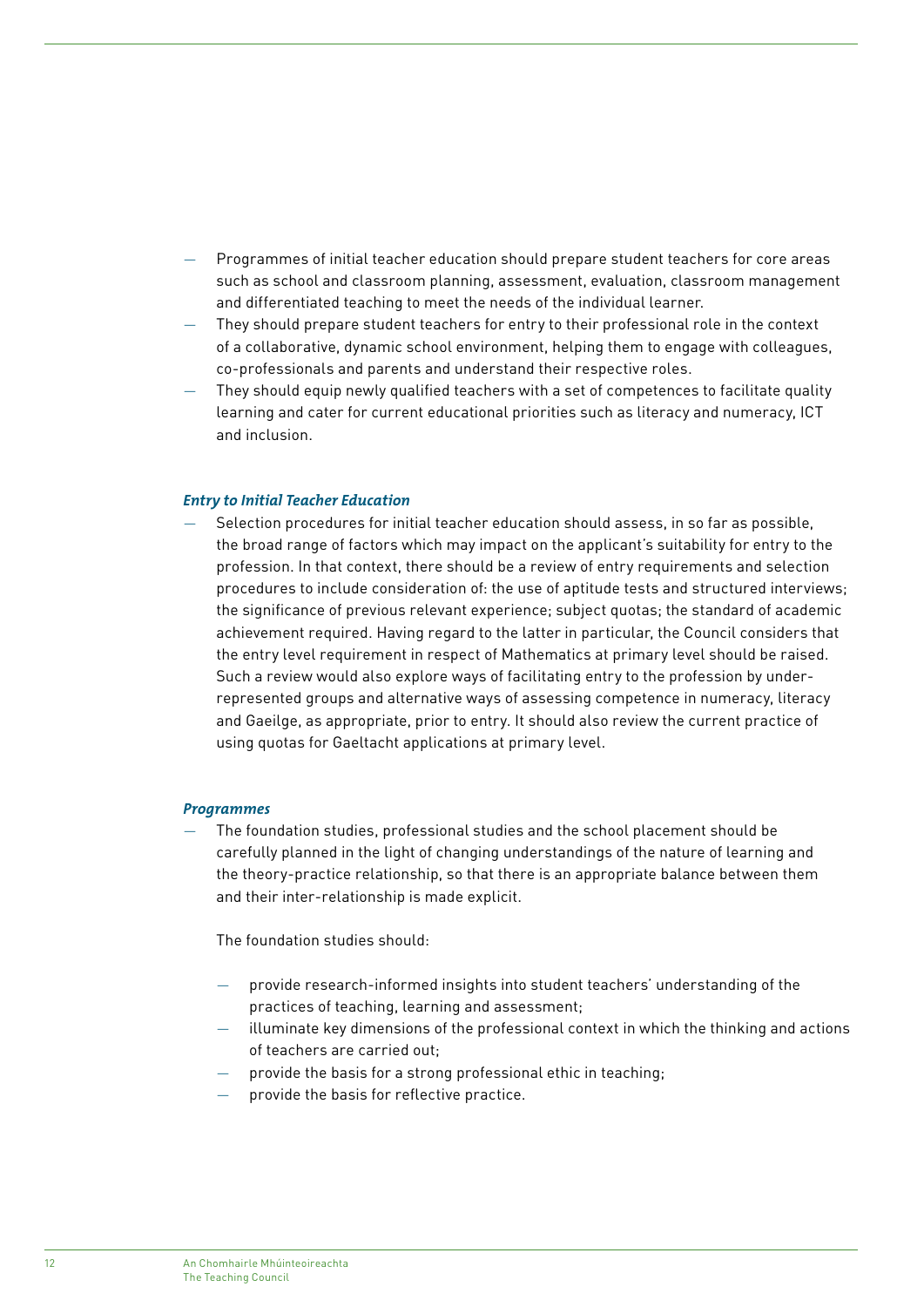- Professional studies such as subject pedagogies (methodologies) and curriculum studies should be designed to advance the communicative skills of student teachers. They should also promote pedagogical content knowledge and cultivate the understanding and acumen that transform a fluency in one or more teaching subjects into an assured pedagogical capability. In such studies, teaching itself is understood and practised as a form of self-critical learning by student teachers, with ample opportunities for teamwork and enquiry-based initiatives with colleagues.
- Where academic elective subjects form part of the programme, they should incorporate material appropriate to the teaching of the subject in the relevant sector. While such subjects may aim to contribute to students' personal and cultural development, they should also be related to their future work as teachers and the development of subject leaders. The range and focus of such subjects should be reviewed to reflect these aims.

#### *The School Placement*

- The school placement experience should be regarded as a valuable opportunity for student teacher development and not merely as a means of assessing student teacher performance. New and innovative models need to be developed using a partnership approach, whereby HEIs and schools actively collaborate in the organisation of the placement. Such models would see greater levels of responsibility devolved to the profession for the provision of structured support for its new members and a gradual increase in classroom responsibility for student teachers. Structured support would include mentoring, supervision and critical analysis of the experience as well as observation of, and conversations with, experienced teachers. Under this partnership model, all recognised schools would be expected to host a student on placement.
- The school placement should take place in a variety of settings and incorporate a variety of teaching situations and school contexts: different age groups of students; different sectors, (primary/post-primary/FE), as appropriate; various socio-economic and cultural environments; multi-class and mixed ability teaching situations and team teaching/coteaching situations. In all of these contexts, the placement should afford student teachers the opportunity to plan and implement lessons and receive constructive feedback.
- In the context of programmes of a longer duration (see below), the school placement should also allow the student teacher to undertake a variety of non-teaching activities and to observe a wide range of different teaching approaches. The extended duration of programmes should also allow for the development of a more reflective, enquiry-oriented approach to the school placement.

#### *Assessment*

— Rigorous systems should be in place to assess the development of the competences expected of graduating teachers. Such systems should ensure that the graduating teacher will be capable of sustained classroom practice.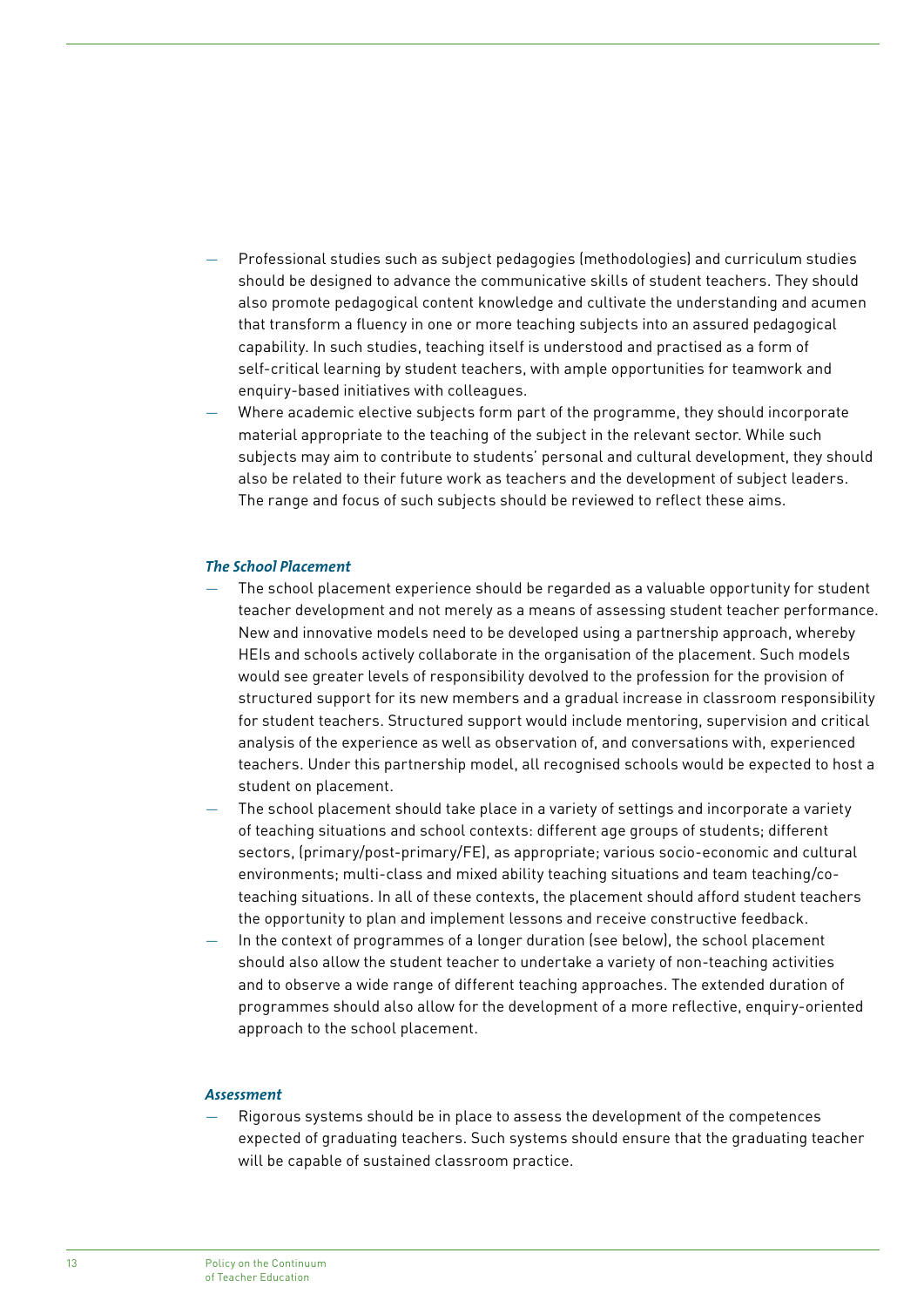As part of any programme of initial teacher education at primary and post-primary levels, all student teachers should be required to complete courses in the teaching and assessment of literacy and numeracy. Assessment should evaluate their own levels of literacy and numeracy and as well as their ability to teach and assess them.

#### *The Duration and Nature of Initial Teacher Education Programmes*

- This policy is mindful of the role of the Council, in co-operation with the Department of Education and Skills, in determining the duration and nature of teacher education. The Council recognises the particular strengths of both the concurrent and consecutive models and is of the view that a balance should be maintained by the State in the provision of both. The Council notes that, at present, the concurrent route tends to be confined to programmes with practical, laboratory or workshop elements. It would welcome a greater degree of experimentation in the range of programmes offered via this route.
- In cases where the number of places on programmes is regulated by the Department of Education and Skills, providers should be given sufficient advance notice of their allocation so as to facilitate multi-annual planning.
- The duration and nature of initial teacher education programmes should have regard to the professional and personal development needs of student teachers at this crucial, foundation stage and the need to ensure that qualifications are recognised internationally. The duration of concurrent programmes should be a minimum of four years while post-graduate programmes of teacher education should take place over two years, thereby facilitating an innovative reconceptualisation of current programmes. The additional time available should be devoted to core areas, rather than academic subject electives, and should allow for:
	- extended school placement periods:
	- an increased emphasis on professional development portfolio work, reflective practice and research/enquiry-based learning;
	- an increased emphasis on the key strategic priorities of literacy and numeracy, ICT and inclusion;
	- enhanced modes of delivery to enable wider access to programmes of teacher education.
- The Council believes that reconceptualised, extended programmes should be in place no later than 2012/2013 in the case of concurrent programmes and 2014/2015 in the case of consecutive programmes. It notes the concerns raised by a number of participants in its consultation process, regarding potential anomalies that may arise as a result of the extension to the duration of consecutive programmes. It acknowledges the validity of these concerns, and the need for a dialogue to take place between the Council and key stakeholders, in relation to these issues. This dialogue should consider the extent to which the various qualifications might be recognised in partial fulfilment of a Master's degree.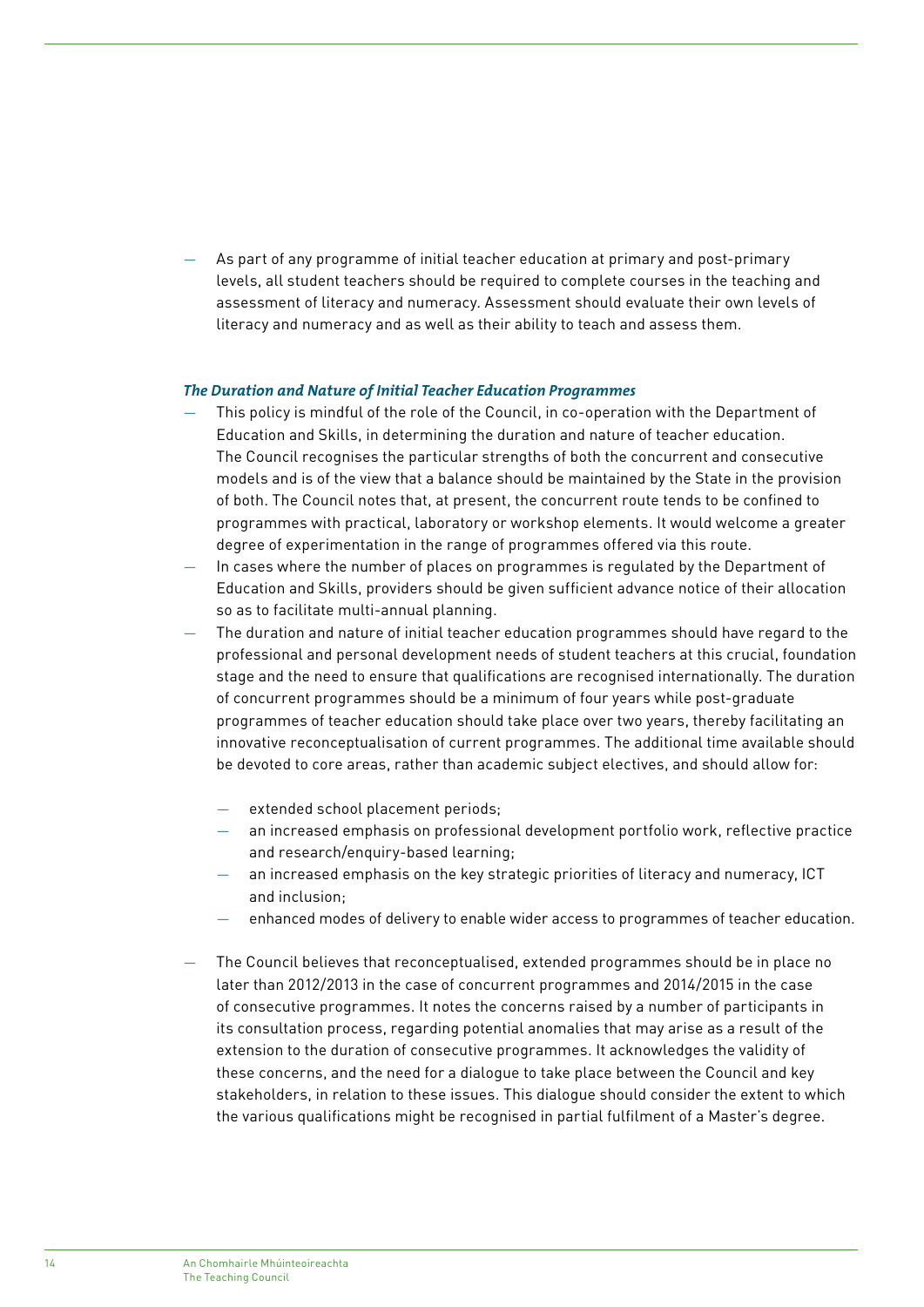#### *Resourcing Issues*

- Among the resourcing issues to be considered are the following:
	- Lecturers and other staff responsible for student teachers' professional and personal development should be suitably qualified and experienced;
	- Staffing levels in provider institutions should be such that a student-centred experience can be provided, in particular, through active tutorial workshops;
	- HEI facilities appropriate to the programme concerned should be available to support teaching, learning and research.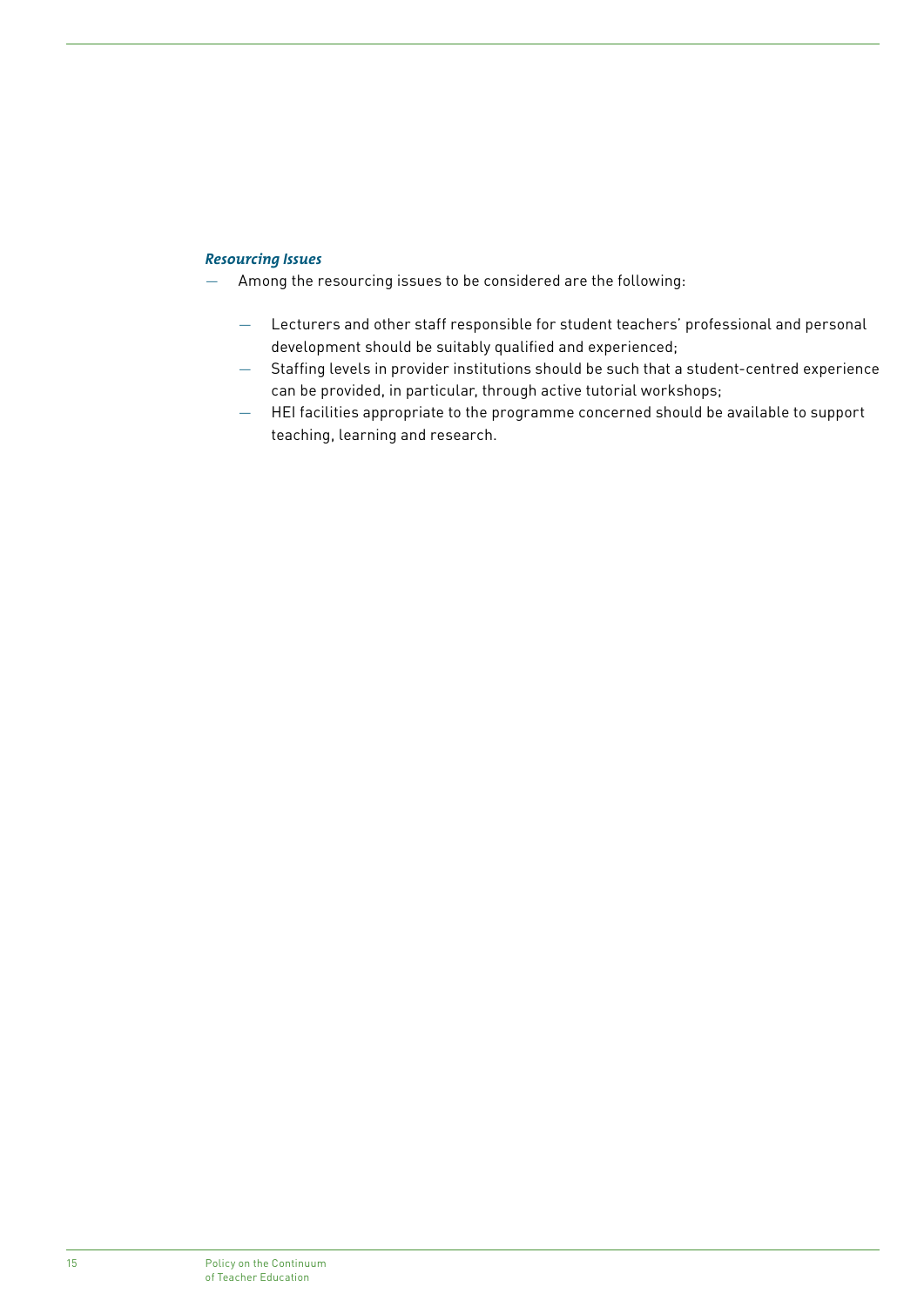## **Induction**

Induction may be defined as a programme of teacher education which takes place during that critical period at the beginning of the newly qualified teacher's career, usually the first year after qualifying as a teacher. The purpose of an induction programme is to offer systematic professional and personal support to the newly qualified teacher. The support is primarily school-based and is given at school level by an experienced teacher, usually called a mentor, in collaboration with colleagues and initial teacher education providers. It builds on the experience of initial teacher education and lays the foundation for subsequent professional and personal growth and development. Induction, therefore, is a particularly significant phase in building a seamless continuum of teacher education. Further information on induction in Ireland and internationally is available in the Council's background document, *Teacher Education in Ireland and Internationally*.

The Council welcomes the communication from the Minister for Education and Skills in August 2010 that it is intended to commence section 7(2)(f) of the Teaching Council Act, 2001, in relation to the induction of teachers into the teaching profession, in September 2012. The Council is now preparing for its role in that area and is working towards the establishment of induction procedures for newly qualified teachers from that date. As part of that work, the Council is considering how such procedures might dovetail with the probationary process.

## **Policy on Induction**

The Teaching Council's policy on induction is based on an appreciation that teaching is an instance, *par excellence*, of life-long learning and that initial teacher education cannot furnish 'finished products'. It also recognises the important part induction plays in enriching schools themselves as learning environments, including the significant changes in work practices that innovative induction programmes both require and promote. Therefore, the implementation of comprehensive induction programmes for all newly qualified teachers will be a major step forward in building the continuum of teacher education in Ireland.

The Council's policy on induction is based on the three pillars of innovation, integration and improvement as well as the generic principles of good teacher education which are outlined on page 10. In addition, the following principles, which are specific to induction, are significant.

#### *Induction for all NQTs*

- There should be a multi-faceted national programme of induction, and all NQTs should be afforded a school placement opportunity to allow them to participate fully in the induction process.
- The implementation of the programme should ensure that induction is available to all NQTs in the first year after graduation.
- Satisfactory completion of a programme of induction should be a requirement for full registration.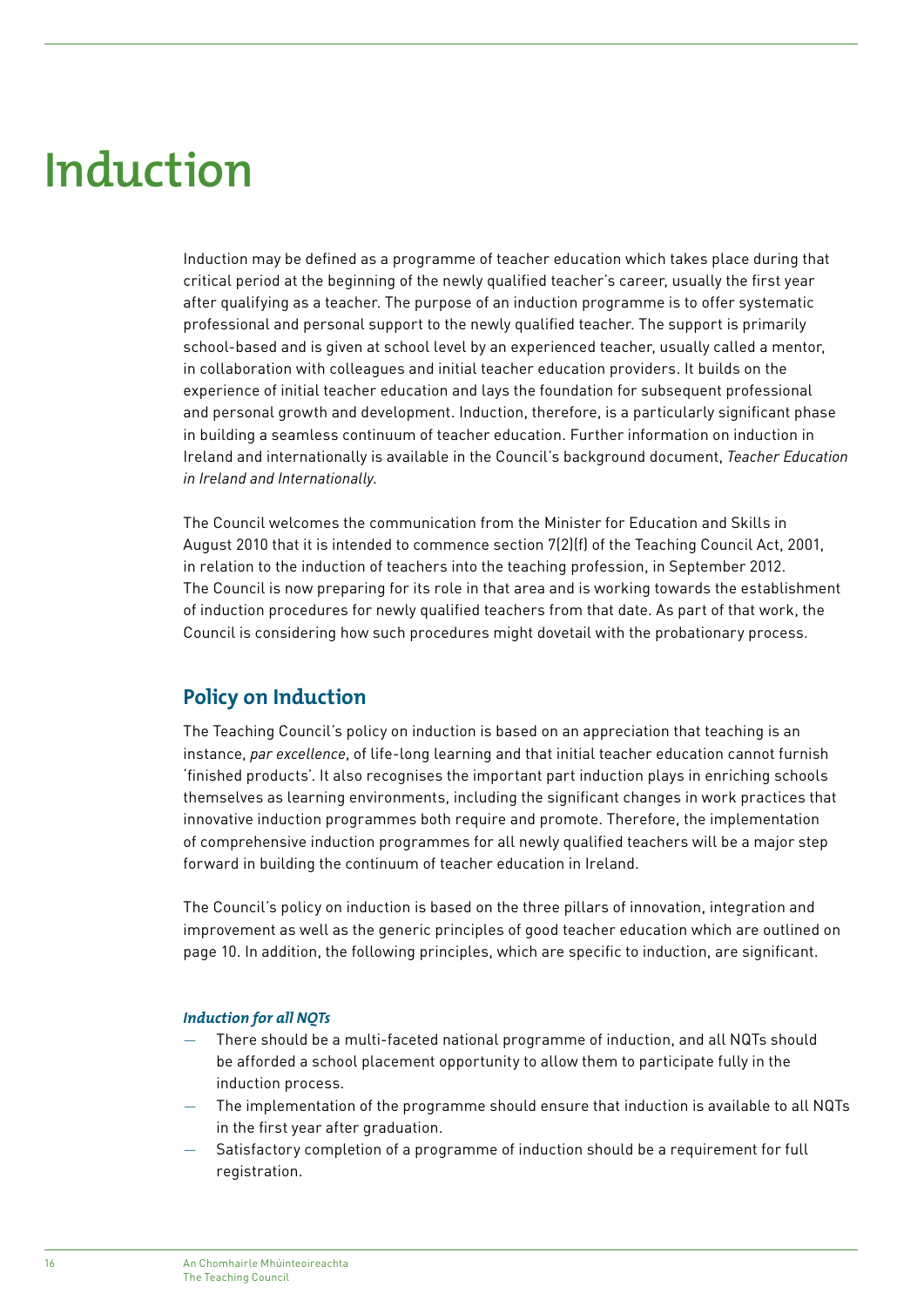#### *Induction and the Continuum*

- Induction, a primarily formative process, is distinct from probation, a primarily evaluative process.
- Induction programmes should be integrally related to, and build on, programmes of initial teacher education and be based on a co-operative approach involving partnership between HEIs, the education centres network, support services and schools.
- Induction and continuing professional development should be based on the enquiry-oriented stance initiated in initial teacher education. Structural links and interfaces should be explicitly addressed in any national induction programme.
- Induction programmes should shape NQTs' professional engagement in life-long learning and help them continue their development as competent, effective teachers.
- Induction should attend to the professional learning needs of NQTs and their induction into learning communities for life-long learning as professionals.

#### *Design of Induction Programmes*

- Induction programmes should be designed through a consultative process involving HEIs, school representatives and continuing professional development providers.
- Induction programmes should provide access to a mentor with a minimum of five years in-school teaching experience.
- Mentors should be educated into their role through specific mentoring development programmes.
- Insofar as is reasonably practicable, mentors and mentees should be matched in terms of curriculum/subject expertise. Neighbouring schools should cooperate to facilitate this.
- NQTs should actively shape their own professional development, in the context of a professional development portfolio commenced during initial teacher education and built on throughout the teaching career.
- Accreditation opportunities should be provided for both mentors and NQTs, within a life-long learning framework to be designed by the Council.

#### *Partnership with Schools*

- Induction should be based on a whole-school approach which sees induction and mentoring as the professional responsibility of the whole community of teachers, supported by ITE providers, school leadership and linked to the school's development plan.
- The influence of the experienced teacher, the principal teacher and school management should be visible in the support provided to the NQT during the induction period.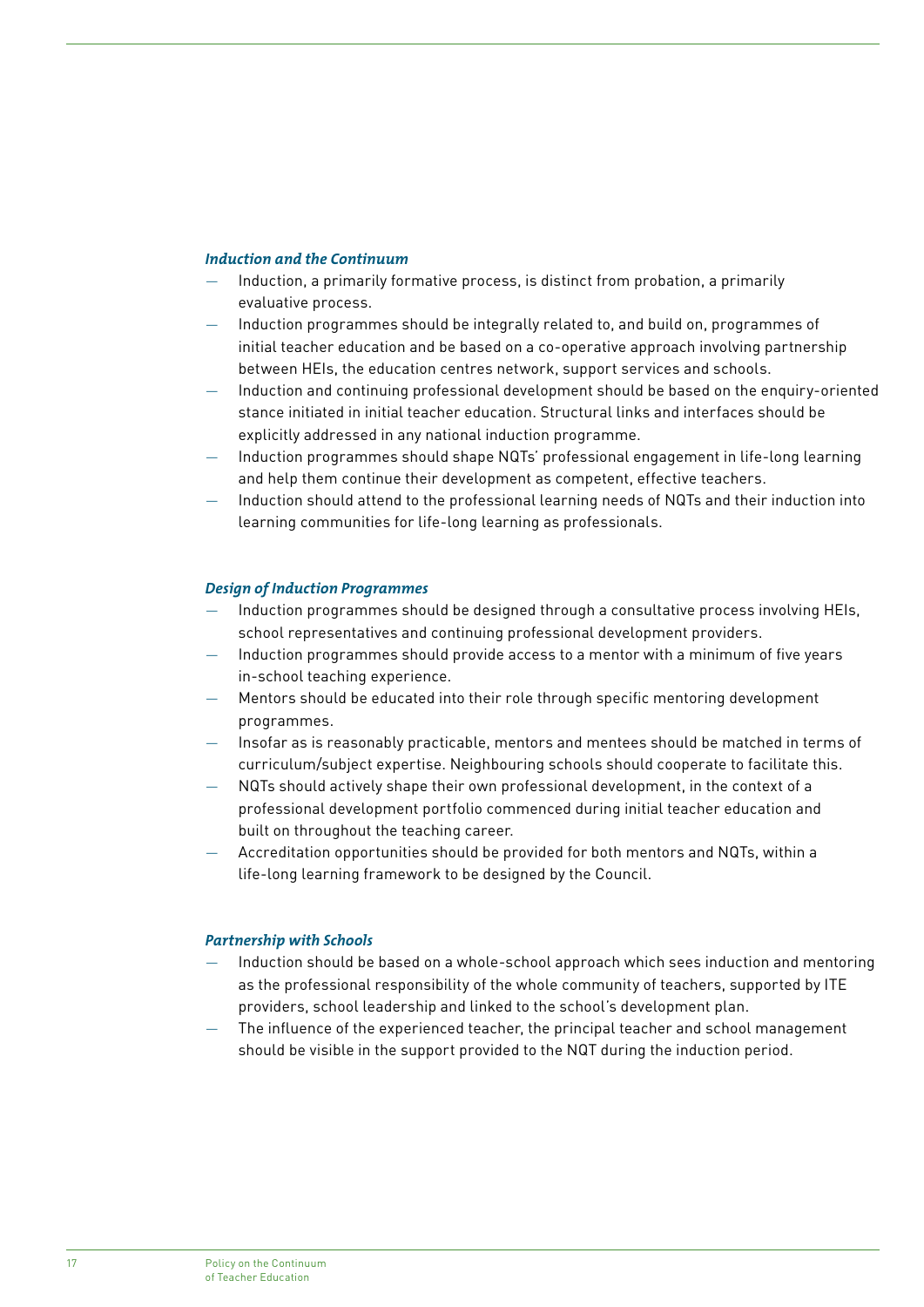#### *Resourcing of Induction*

- Induction programmes should have access to an induction support service.
- Appropriate structures, resources and processes, including training of mentors, time for meetings with mentors, peer observation and attendance at relevant courses for NQTs, are essential to the provision of effective induction programmes.
- With regard to the latter, the Council recommends that discrete time be set aside by schools for the purposes of NQT and mentor development.

#### *Evaluation*

— Any induction procedures which may be put in place should be subject to periodic review and ongoing evaluation of needs and priorities.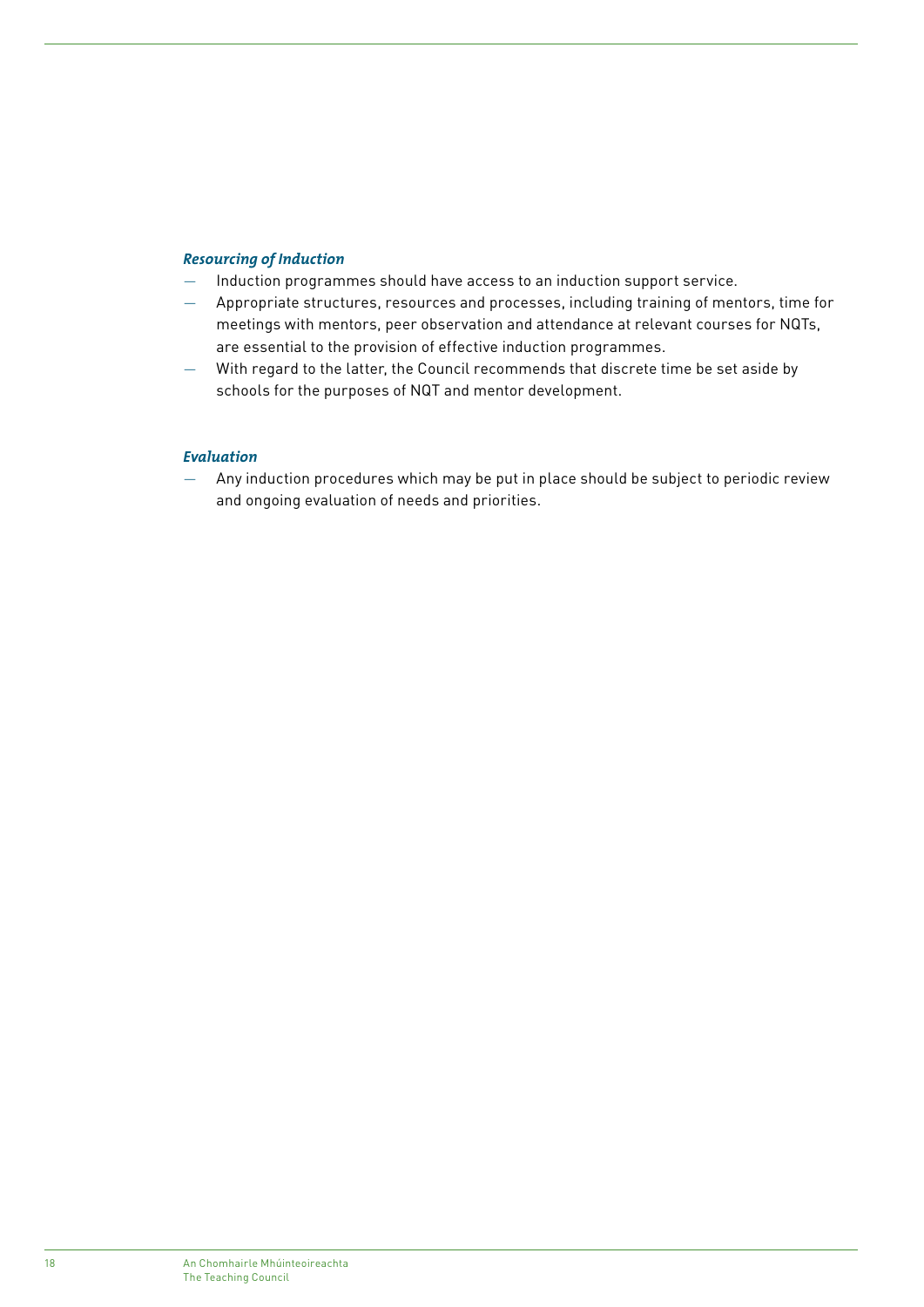# **Continuing Professional Development**

Continuing professional development (CPD) refers to life-long teacher learning and comprises the full range of educational experiences designed to enrich teachers' professional knowledge, understanding and capabilities throughout their careers. Further information on the provision of continuing professional development in Ireland and internationally is available in the Council's background document, *Teacher Education in Ireland and Internationally*.

## **Policy on Continuing Professional Development**

The Teaching Council's Policy on CPD is underpinned by the three pillars of innovation, integration and improvement and the Council's generic principles of good teacher education which are set out on page 10. In addition, the following principles, which are specific to CPD, are significant.

#### *CPD – a Right and Responsibility*

- CPD is a right for all registered teachers. In that context, an allocation of time for individual and/or staff group CPD should be built into teachers' scheduled non-teaching time. The allocation of time should be significant and should reflect the importance of CPD for effective professional practice.
- CPD should be based on teachers' identified needs within the school as a learning community.
- CPD is a responsibility of all registered teachers. In that context, a registered teacher should take reasonable steps to maintain, develop and broaden the professional knowledge, skill and capabilities appropriate to his or her teaching.

#### *Coherent National Framework*

- Effective CPD provision requires the adoption of a coherent national framework that is informed by international and national research evidence and that caters for individual teacher, school and system needs.
- The national framework should identify ways in which professional development can be resourced and facilitated both within and outside school time, within a school and/or within a cluster of schools. A key challenge will be to take account of different categories of need and address current shortfalls while recognising the integrity of the school year and the need to minimise disruption to student learning.
- There should be a partnership approach to policy development and planning involving all the key stakeholders.

The Council intends to work towards a position, following the adoption of a coherent national framework for CPD as outlined above, where renewal of registration with the Teaching Council will be subject to the receipt of satisfactory evidence in relation to engagement in CPD.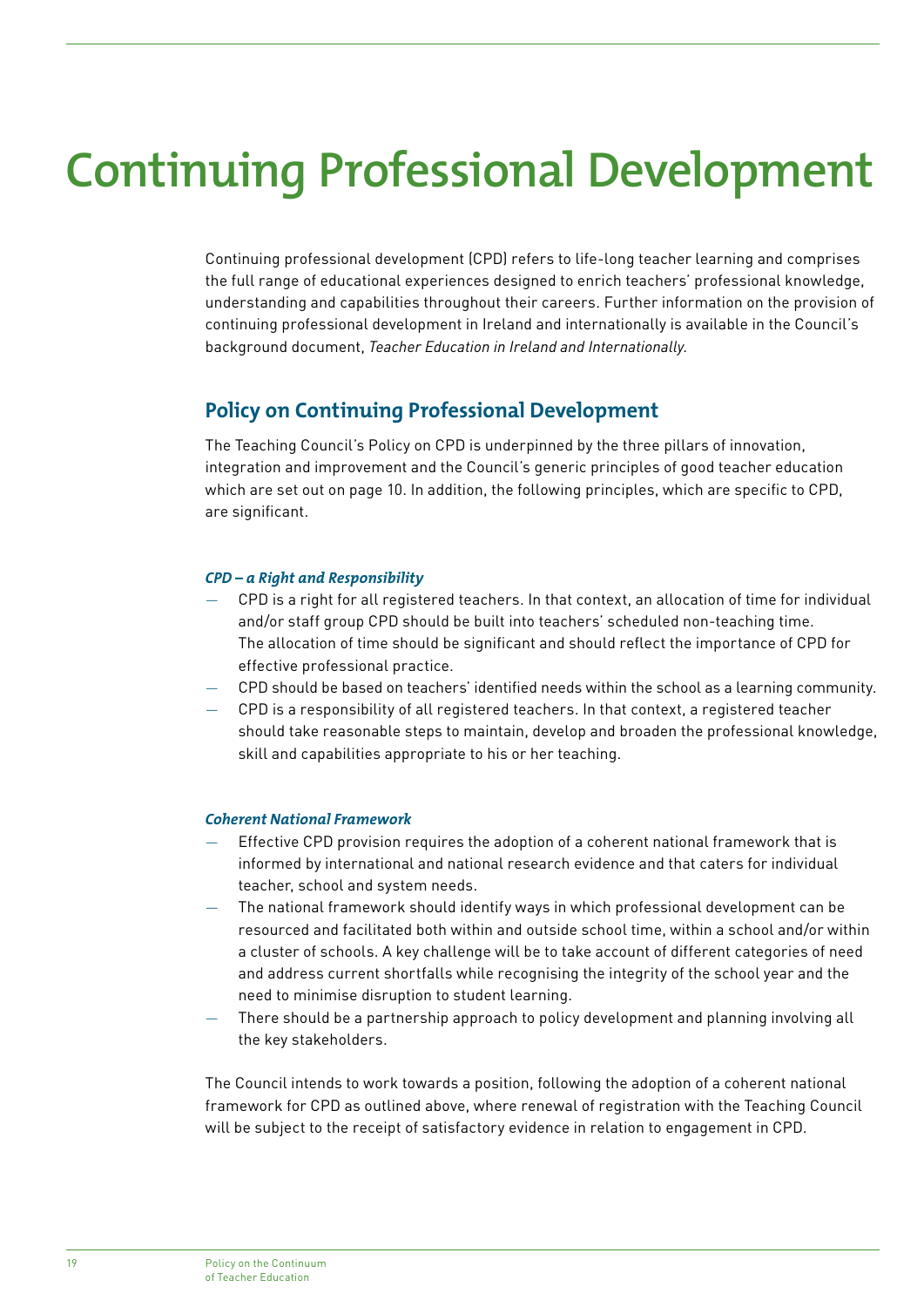#### *Resourcing of CPD*

- CPD programmes should have access to a national support service.
- The provision of CPD should be supported by appropriate structures, resources and processes at national, regional and local level.

#### *School Leadership and the Role of the Principal*

- Effective school leadership, within a collaborative school culture, is essential for the continuing professional development of teachers. In particular, the instructional leadership aspect of the principal's role should be the central and core element of his/her work and should also include provision for CPD for the school.
- The current administrative workload of principals, and particularly teaching principals, should be addressed so that they can be facilitated in developing the school as a learning community. The move to a model of more distributed leadership within schools would facilitate this.

#### *Teacher Formation*

- CPD should promote knowledge-for, knowledge-in and knowledge–of practice in a context where there is adequate time for feedback and follow-up support.
- Effective CPD, which is participative in nature, should encourage teachers to evaluate their pedagogical beliefs and practices, to critically reflect on their professional practice and working environments and to engage in professional collaboration.
- Individual teachers should actively shape their own professional development, in the context of a professional development portfolio commenced during initial teacher education and retained throughout the teaching career.
- CPD should facilitate teachers' critical engagement with curriculum, pedagogy and assessment to maximise students' learning.

#### *Design of CPD*

- Approaches to professional development should be designed having regard to the settings in which teachers work and the plurality of roles played by teachers in the holistic development of students.
- Approaches to professional development should recognise the importance of an attractive career structure for teachers. In that regard, the Council believes that a national framework should facilitate teachers wishing to avail of leave of absence to pursue professional development opportunities.
- Effective CPD should be constructivist in nature, involving both formal and informal ways of learning where emphasis is placed on reflection, joint problem solving, networking and systematic sharing of expertise and experience.
- As professional learning communities, schools, or clusters of schools working together through structures such as HEIs, the education centres and subject associations, have a central role to play in prioritising professional development needs.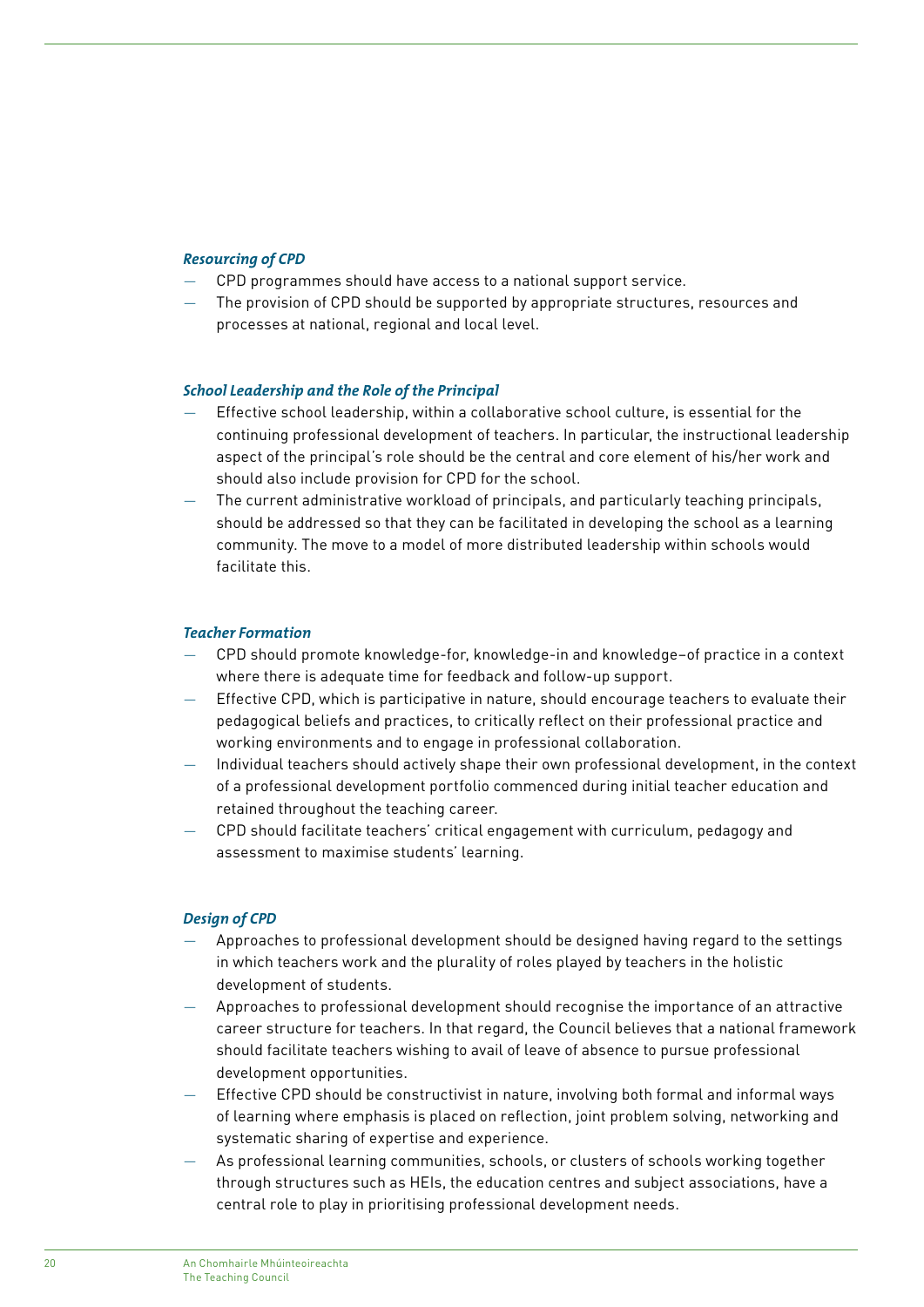- CPD should be linked to school development and improvement and should empower teachers as professionals working within a coherent school programme rather than focussing solely on skills training.
- School-based collaborative enquiry carried out by teachers in teams or groups and supported by teacher education departments, is a valuable model for CPD.
- In exercising their role as professional learning communities, schools should prepare a professional development plan covering a three to five year period, taking into account teachers' individual needs, the needs of the school and the needs of the system.

#### *Partnership and Collaboration*

- The identification of priorities and the effective implementation of quality professional development requires ongoing collaboration between the stakeholders in education.
- A collegial culture within schools and collaboration between schools and teacher education providers, are key determinants in nurturing teachers' engagement in professional development.
- CPD should involve teachers in sharing their expertise and experience more systematically while building cumulative knowledge across the profession by strengthening connections across research, policy and practice.

#### *Accreditation of CPD*

- The National Framework of Qualifications should be utilised to facilitate recognition of the role of additional qualifications in teachers' career structures.
- Flexible modes of recognition and administration of CPD need to be continually developed and reviewed.
- Programmes of CPD should be accredited by the Teaching Council having regard to its statutory powers under Section 39 of the Teaching Council Act, 2001. Such accreditation should be based on criteria to be developed by the Teaching Council as part of a framework for CPD.

#### *Priority Areas*

- CPD should foster the development of competences to facilitate quality learning and cater for educational priorities. At present, key national priority areas include: literacy; numeracy; ICT; inclusion.
- The Council will actively engage with teacher education providers in relation to the development of programmes of professional development aimed at up-skilling practising teachers in their subject content knowledge.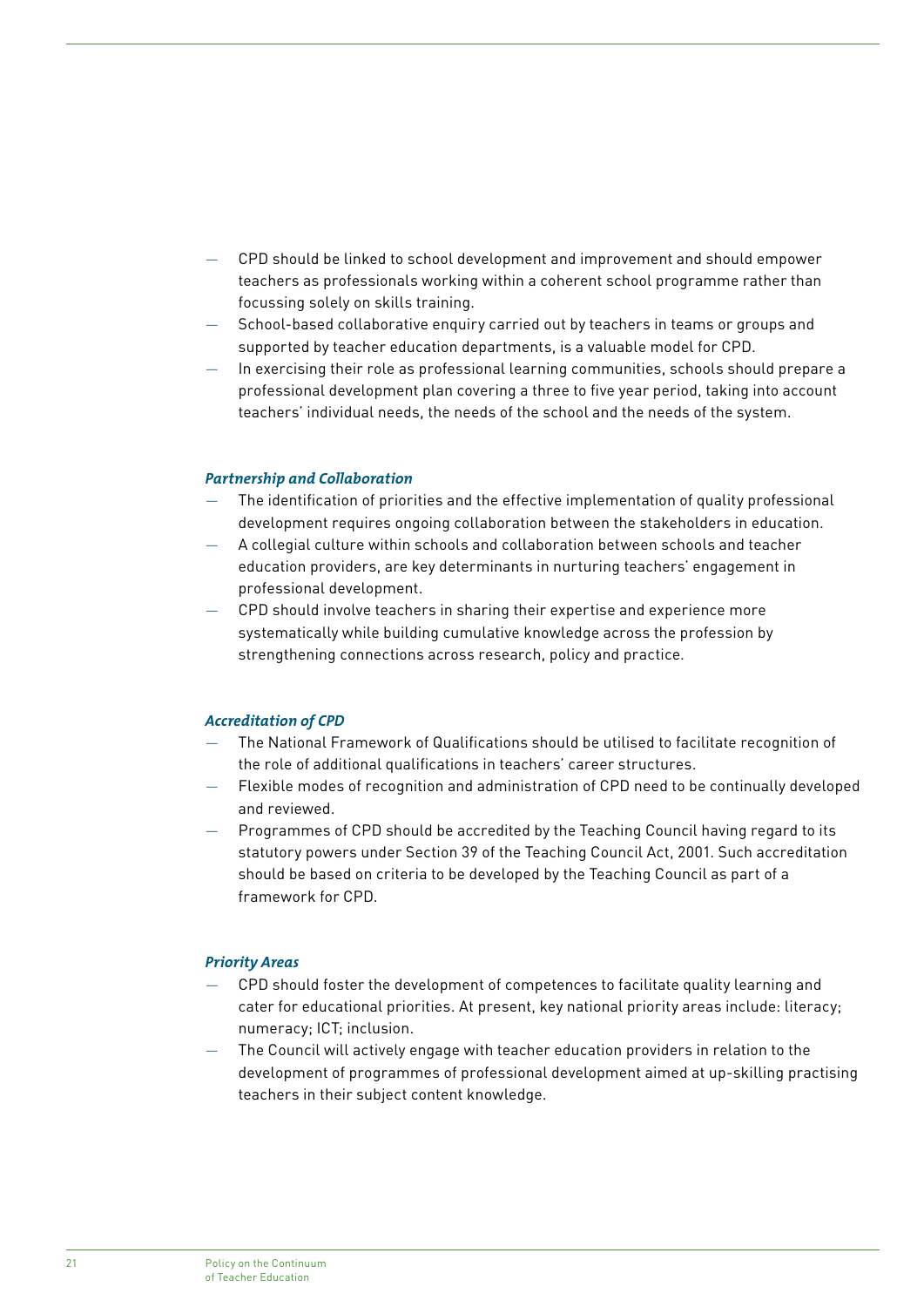# **Conclusion**

The establishment of the Teaching Council as the professional standards body for teaching, marked a watershed in the development of teaching as a profession in Ireland and has provided a timely opportunity to take a renewed look at teacher education at all stages of the continuum.

In this policy paper, the Council has set out its vision for teacher education under the banner of a new "three I's": innovation, integration and improvement. Guiding principles have been identified which will facilitate cohesion and coherence in teacher education across the teaching career. Within each stage of the continuum, these generic principles have been elaborated into more detailed policy positions, following a process of research, consultation and deliberation.

This policy will guide the Council in the years ahead, as it works to develop criteria and guidelines for reconceptualised programmes of initial teacher education, induction and continuing professional development. As such, it is key to ensuring that tomorrow's teachers will be competent to meet the challenges that they face and will be life-long learners, continually adapting over the course of their careers to enable them to support their students' learning.

This document will be subject to ongoing review and revision as appropriate. It is available for download from the Teacher Education page of www.teachingcouncil.ie